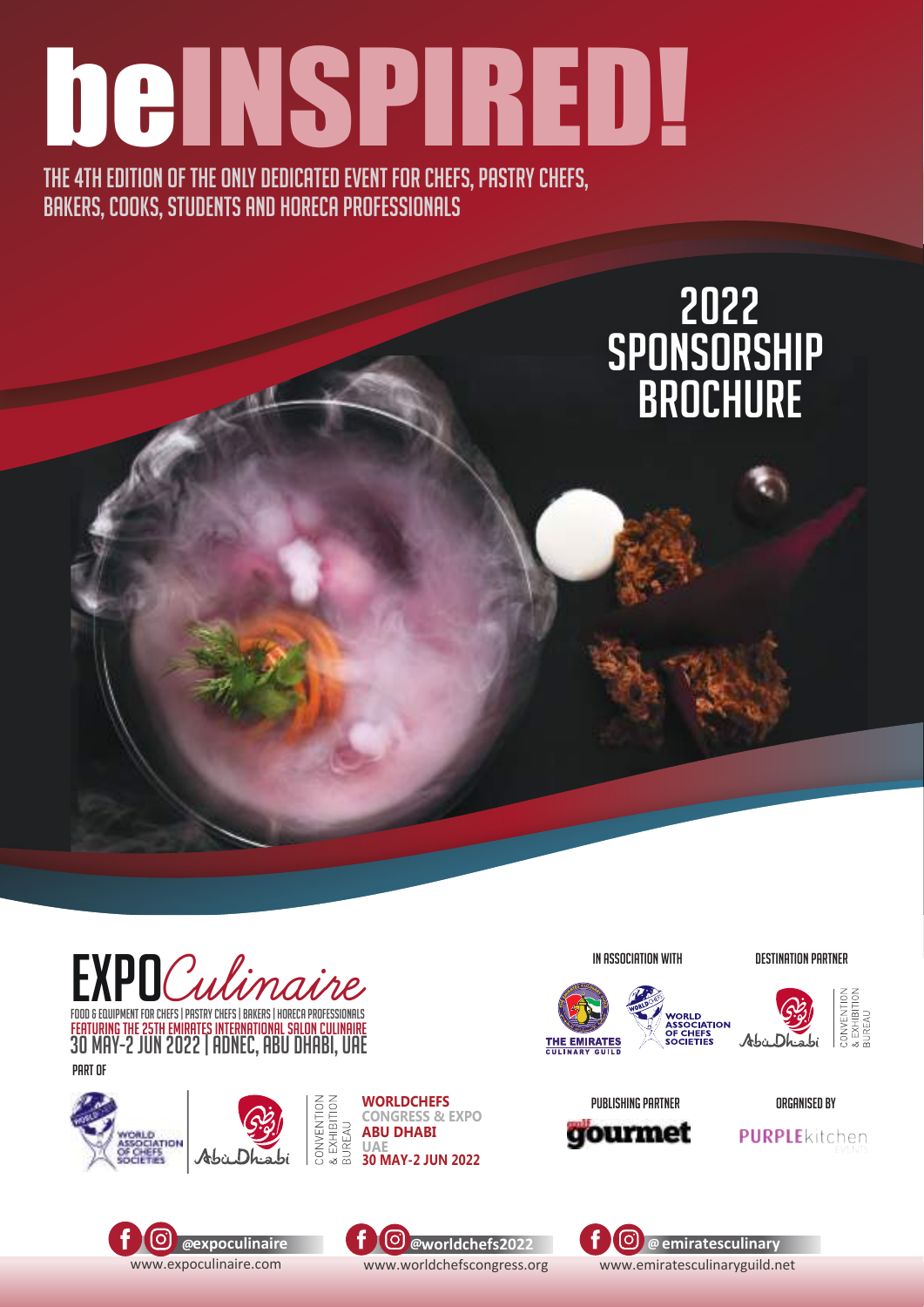# EXPOCULINAIRE 2020 SPONSORSHIP OPPORTUN

Get your brand in front of thousands of Chefs, Pastry Chefs, Baker, Cooks, Students and professionals from the HoReCa sector - the largest gathering in UAE! Professionals attend ExpoCulinaire to make informative purchasing decisions by actually using and seeing first hand theproducts, supplies and services on offer.

Sponsorships at ExpoCulinaire offer a variety of opportunities that guarantee exposure, recognition and usage by end users.

| <b>PACKAGES</b>                     | US\$ 20,000                    | US\$ 15,000       | US\$ 12,000     | GULU<br>USS 10,000 |
|-------------------------------------|--------------------------------|-------------------|-----------------|--------------------|
| Logo on Digital/Print<br>Collateral | $\sqrt{}$                      | $\sqrt{ }$        | $\sqrt{ }$      | $\sqrt{ }$         |
| <b>Designated Email</b><br>Campaign | V(1)                           | V(1)              | $V$ (mention)   |                    |
| Dedicated<br>Social Media Posts     | $\sqrt{(4)}$                   | V(3)              | V(2)            | V(1)               |
| Logo Branding<br>Onsite             | $\sqrt{ }$                     | $\sqrt{ }$        | $\sqrt{}$       | $\sqrt{ }$         |
| Advertising Show<br>Magazine        | $V$ (full page)                | $V$ (full page)   | $V$ (half page) | $V$ (half page)    |
| VIP Lunch<br>Reserved with Logo     | V(6)                           | $\sqrt{(4)}$      | $\sqrt(2)$      | $\sqrt(2)$         |
| Evening<br>Networking Events        | $V$ (welcome - 3<br>$gala - 2$ | $V$ (welcome - 2) |                 |                    |

## education & trainingarea SPONSORSHIP US\$ 10,000



Your company name will be mentioned in any communications that cover training & education in ExpoCulinaire.

Unique to ExpoCulinaire, daily sessions provided by the Regions top education and training Academies and Institutions, attracts junior and senior professionals alike. This is an excellent opportunity to get your brand in front of the future Culinary Professionals as well as those industry experts looking to improve quality and skills with new innovations.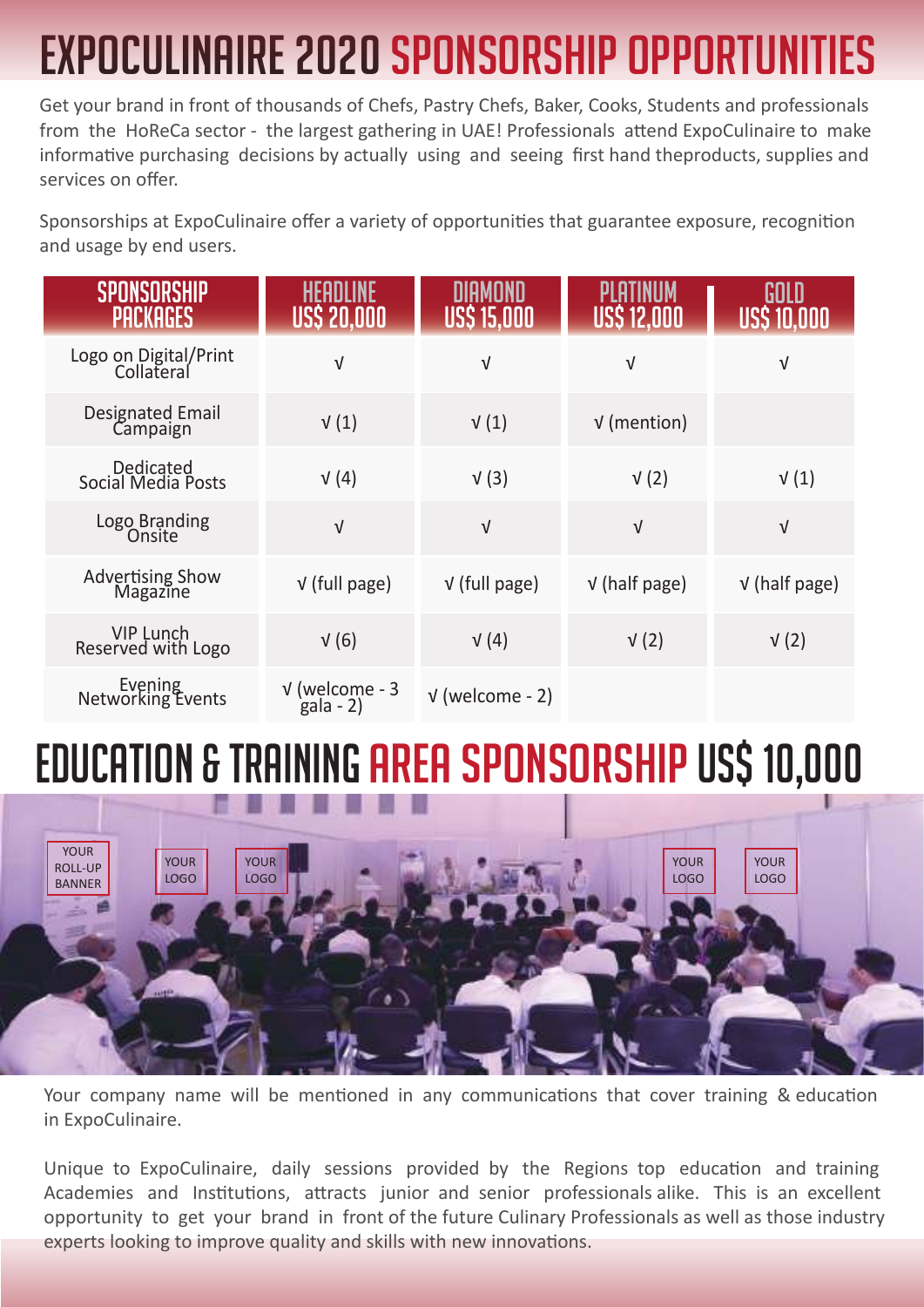#### on-site branding opportunities



There are a range of individual sponsorships offering high visibility brand positioning during ExpoCuliniare 2022. Since the show will move for one year only to Abu Dhabi to run as part of Worldchefs Congress & Expo 2022, a new range of onsite branding is possible.